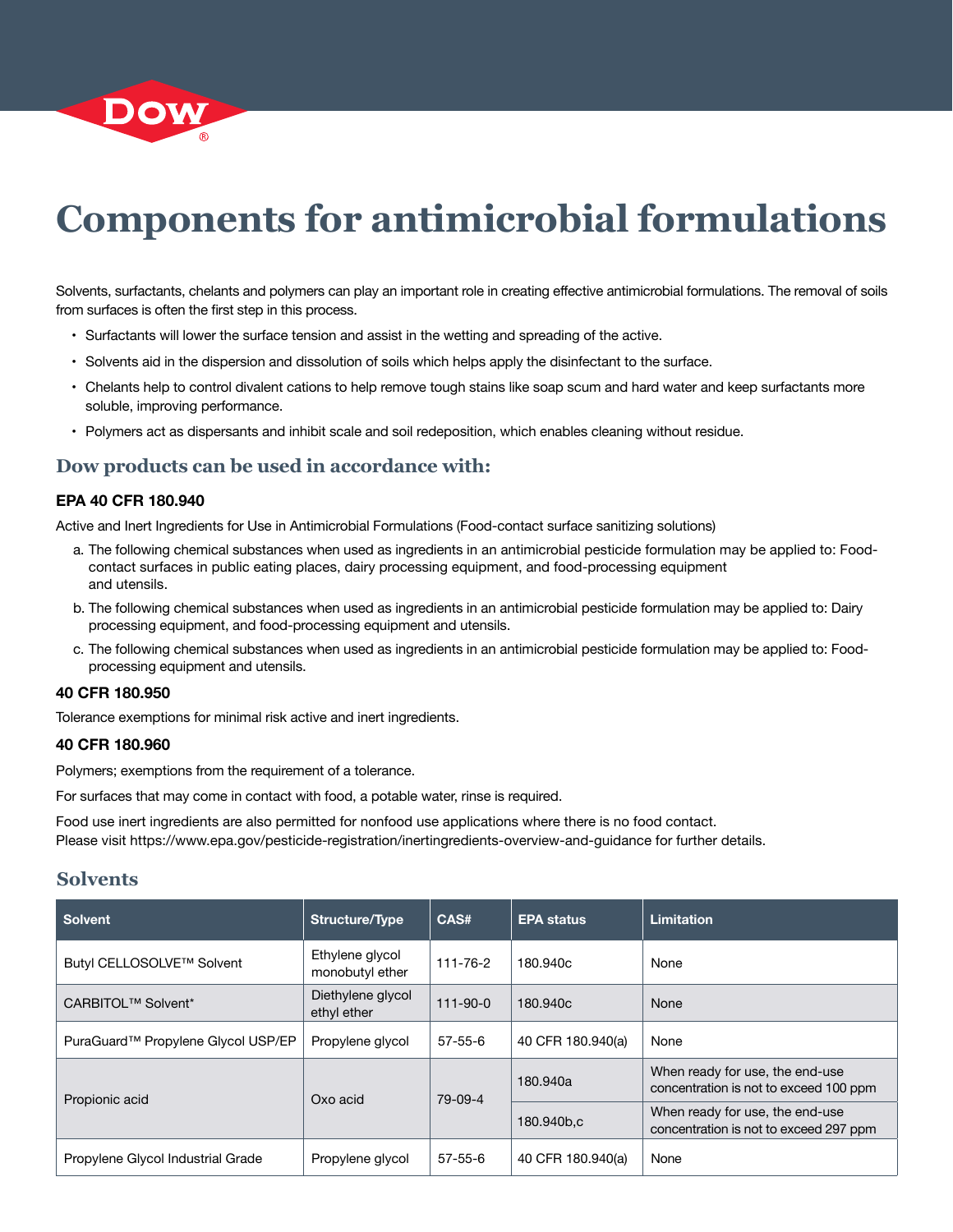## **Surfactants**

| <b>Surfactant</b>                                                                                                                                             | <b>Structure/Type</b>                           | CAS#                      | <b>EPA status</b>   | <b>Limitation</b> |
|---------------------------------------------------------------------------------------------------------------------------------------------------------------|-------------------------------------------------|---------------------------|---------------------|-------------------|
| ECOSURF <sup>™</sup> EH-3, EH-6, EH-9, EH-9 (90%),<br>EH-14 (90%) Surfactant**                                                                                | 2-Ethyl hexanol<br>EO-PO nonionic<br>surfactant | 64366-70-7                | 180.940a            | None              |
| ECOSURF <sup>™</sup> SA-4, SA-7, SA-9, SA-15 Surfactant <sup>**</sup>                                                                                         | Seed oil surfactant                             | 68937-66-6,<br>69227-22-1 | 180.940a            | None              |
| Polyglycol EP-436                                                                                                                                             | EO-PO nonionic<br>low foam surfactant           | 9003-11-6                 | 180.940a, 180.960   | None              |
| TERGITOL <sup>™</sup> 15-S-3,15-S-5, 15-S-7, 15-S-9,<br>15-S-12,15-S-12 (90%), 15-S-15, 15-S-20, 15-S-20<br>(80%), 15-S-30, 15-S-40, 15-S-40 (70%) Surfactant | Secondary alcohol<br>ethoxylate surfactant      | 84133-50-6                | 180.940a            | None              |
| TERGITOL <sup>™</sup> 23-6.5 Surfactant                                                                                                                       | Primary alcohol<br>ethoxylates                  | 66455-14-9                | 40 CFR 180.940      | None              |
| TERGITOL <sup>™</sup> 25-7 Surfactant                                                                                                                         | Primary alcohol<br>ethoxylates                  | 68131-39-5                | 40 CFR 180.940      | None              |
| TERGITOL <sup>™</sup> 26-7 Surfactant                                                                                                                         | Primary alcohol<br>ethoxylates                  | 68551-12-2                | 40 CFR 180.940      | None              |
| TERGITOL <sup>™</sup> 91-6 Surfactant                                                                                                                         | Primary alcohol<br>ethoxylates                  | 68439-46-3                | 40 CFR 180,940      | None              |
| TERGITOL <sup>™</sup> L-61, L-62, L-64, L-81, L-101,<br>HB-5100 Surfactant                                                                                    | EO-PO nonionic<br>low foam surfactant           | 9003-11-6                 | 180.940a<br>180.960 | None              |
| TERGITOL <sup>™</sup> MinFoam 1X and MinFoam 2X Surfactant                                                                                                    | EO-PO nonionic<br>low foam surfactant           | 68439-51-0                | 180.940a            | None              |
| TERGITOL™ NP-9, NP-9.5, N-10, NP-11, NP-12,<br>NP-13 Surfactant                                                                                               | Nonylphenol<br>ethoxylates                      | 127087-87-0               | 180.940a            | None              |
| TERGITOL <sup>™</sup> TMN-3, TMN-6 (90%), TMN-10 (90%),<br>TMN-100X (90%) Surfactant                                                                          | Branched secondary<br>alcohol ethoxylates       | 60828-78-6                | 180.940a            | None              |
| TERGITOL™ XD, XH, XJ Surfactant                                                                                                                               | EO-PO nonionic<br>low foam surfactant           | 9038-95-3                 | 180.940a            | None              |
| TERGITOL <sup>™</sup> XDLW Surfactant                                                                                                                         | Mixed surfactant                                | 9038-95-3,<br>84133-50-6  | 180.940a            | None              |
| TRITON™ (CG-50, BG-10, CG-110) Surfactant                                                                                                                     | Alkyl polyglucosides<br>(APG)                   | 68515-73-1                | 180.940a            | None              |
| TRITON™ DF-16 Surfactant                                                                                                                                      | EO-PO nonionic<br>low foam surfactant           | 68603-25-8                | 180.940a            | None              |
| TRITON™ GR-5M Surfactant                                                                                                                                      | Sulfosuccinate                                  | $577 - 11 - 7$<br>67-63-0 | 180.940c            | None              |
| TRITON™ HW-1000 Surfactant                                                                                                                                    | Secondary<br>alcohol ethoxylate                 | 60828-78-6                | 180.940a            | None              |

# **Chelants**

| Chelant                                     | Structure/Type | CAS#          | <b>EPA status</b> | Limitation |
|---------------------------------------------|----------------|---------------|-------------------|------------|
| VERSENE™ 100 Chelating Agent*               | <b>EDTA</b>    | $64 - 02 - 8$ | 180.940a          | None       |
| VERSENE <sup>™</sup> 100LN Chelating Agent* | <b>EDTA</b>    | $64 - 02 - 8$ | 180.940a          | None       |

# **Polymers**

| <b>Polymer</b>                   | <b>Structure/Type</b>                | CAS#        | <b>EPA status</b> | <b>Limitation</b> |
|----------------------------------|--------------------------------------|-------------|-------------------|-------------------|
| ACUSOL™ 445N, 445ND Polymers     | Acrylic polymer                      | 68479-09-4  | 40 CFR 180.960    | None              |
| ACUSOL <sup>™</sup> 588G Polymer | Acrylic acid/<br>Sulfonate copolymer | Proprietary | 40 CFR 180,960    | None              |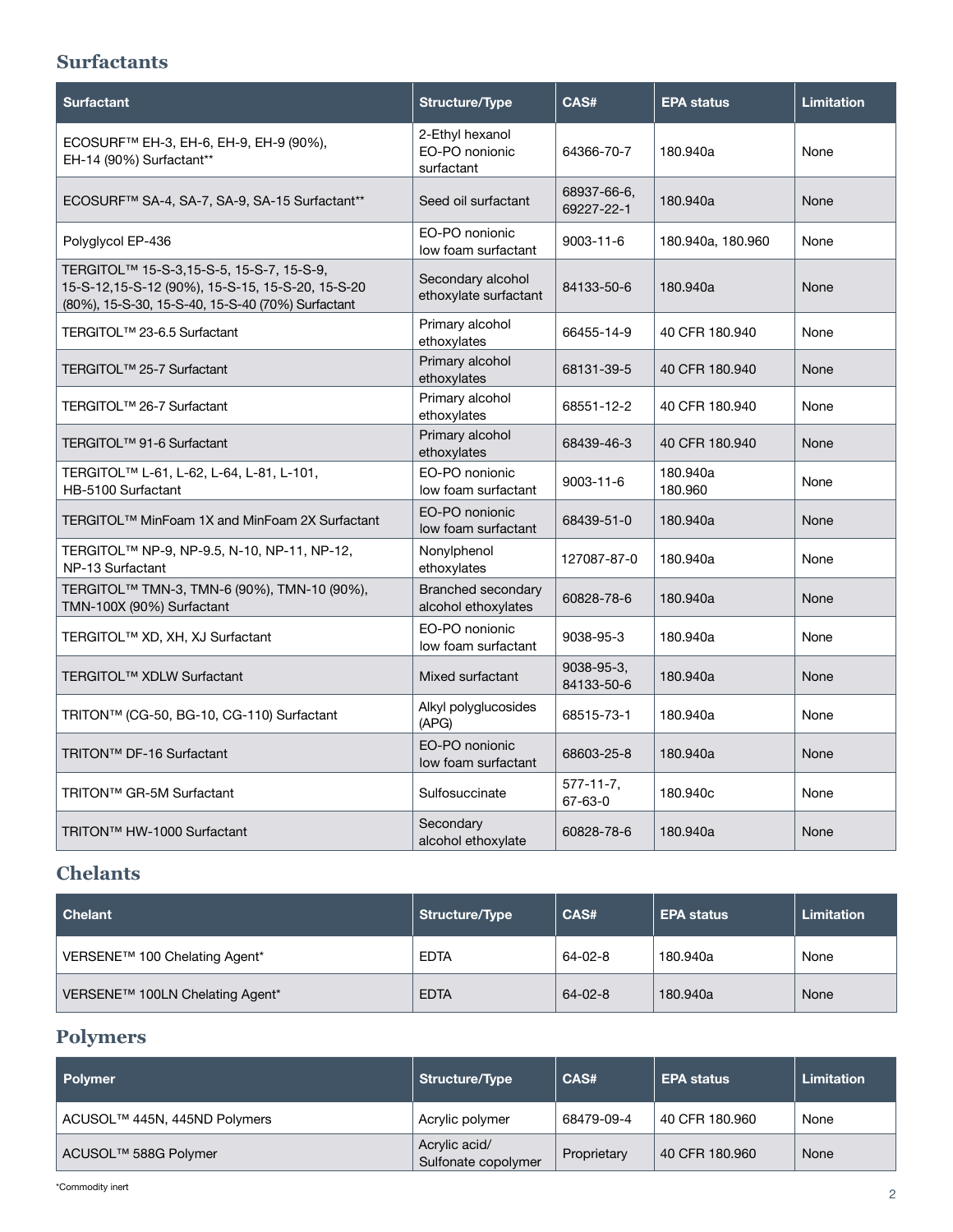### **Polymers cont.**

| Polymer                                              | Structure/Type | CAS#            | <b>EPA status</b> | <b>Limitation</b> |
|------------------------------------------------------|----------------|-----------------|-------------------|-------------------|
| CELLOSIZE™ Hydroxyethyl Cellulose QP-100 MH Europe   | Cellulosic     | 9004-62-0       | 40 CFR 180.950    | None              |
| CELLOSIZE™ Hydroxyethyl Cellulose QP-15000-H Europe* | Cellulosic     | $9004 - 62 - 0$ | 40 CFR 180.950    | None              |
| CELLOSIZE™ Hydroxyethyl Cellulose QP-52000-H Europe* | Cellulosic     | 9004-62-0       | 40 CFR 180.950    | None              |

## **Polyglycols**

| Polyglycols                          | <b>Structure/Type</b> | CAS#       | <b>EPA status</b> | Limitation |
|--------------------------------------|-----------------------|------------|-------------------|------------|
| Polyglycol P-1000E                   | Polypropylene glycol  | 25322-69-4 | 40 CFR 180.960    | None       |
| Polyglycol P-1000TB                  | Polypropylene glycol  | 25322-69-4 | 40 CFR 180.960    | None       |
| Polyglycol P-2000*, P-3000*, P-4000* | Polypropylene glycol  | 25322-69-4 | 40 CFR 180.960    | None       |

#### **Silicones**

| <b>Silicones</b>                                    | Structure/Type | <b>EPA status</b> | <b>Limitation</b> |
|-----------------------------------------------------|----------------|-------------------|-------------------|
| XIAMETER™ PMX-200 Silicone Fluid 100 cSt            | Silicone fluid | 40CFR 180.960     | None              |
| XIAMETER™ PMX-200 Silicone Fluid 350 cSt Food Grade | Silicone fluid | 40CFR 180.960     | None              |

# **Nonfood applications**

Dow surfactants, solvents, chelants, and polymers can be used in antimicrobial formulations where there is no food contact. Applications may include bathroom cleaners, hard surface cleaners, cleaning wipes, etc. Please visit https://www.epa.gov/ pesticide-registration/inert-ingredients-overview-and-guidance for further details.

# **\*Commodity inerts**

EPA has developed a list of inert ingredients it has designated as commodity inert ingredients. Registrants and applicants completing the Confidential Statement of Formula (CSF) Form (EPA Form 8570-4) will no longer need to list the commodity inert ingredient suppliers. To learn more, please visit: https//www.epa. gov/pesticide-registration/commodity-inert-ingredients

# **Polyglycols**

| Polyglycol                                                                                                                             | Structure/Type       | CAS#       | <b>Clearance</b> |
|----------------------------------------------------------------------------------------------------------------------------------------|----------------------|------------|------------------|
| CARBOWAX™ Methoxypolyethylene Glycol 350, 550, 750                                                                                     | Polyethylene glycol  | 9004-74-4  | Nonfood use      |
| CARBOWAX™ Polyethylene Glycol 200*, 300*, 400*, 540<br>Blend*, 600*, 1000*, 1450*, 3350*, 4000*, 4000 Aqueous*,<br>4600*, 6000*, 8000* | Polyethylene glycol  | 25322-68-3 | Nonfood use      |
| Polyglycol PT 250, 700, 3000, 4800                                                                                                     | Polypropylene glycol | 9082-00-2  | Nonfood use      |
| Polyglycol P-425*, P-600*, P-1000TB*, P-1200*                                                                                          | Polypropylene glycol | 25322-69-4 | Nonfood use      |
| SupraCare <sup>™</sup> 412 Polymer                                                                                                     | Polyethylene glycol  | 25322-68-3 | Nonfood use      |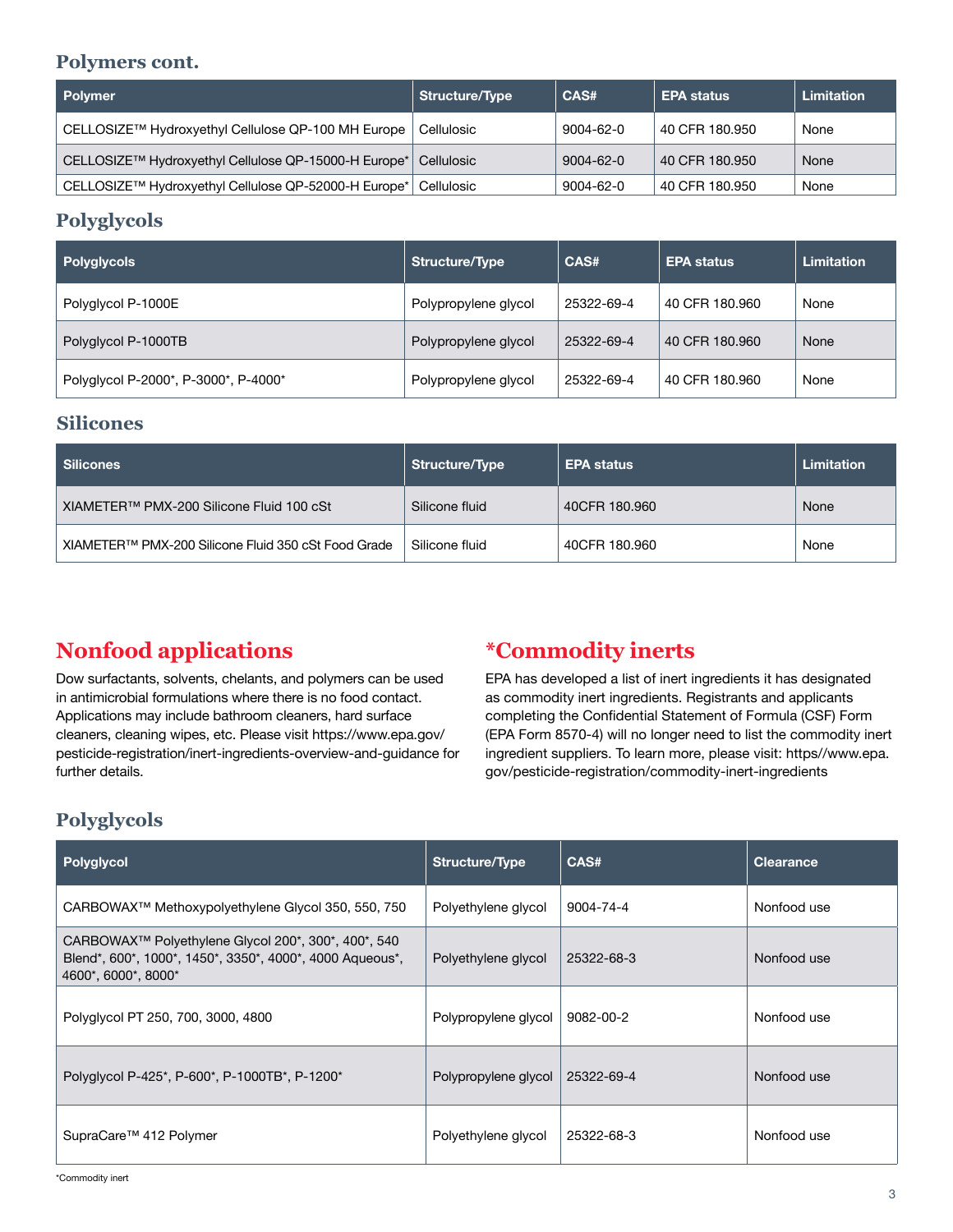### **Surfactants**

| <b>Surfactant</b>                                                                                                  | Structure/Type                    | CAS#                                               | <b>Clearance</b> |
|--------------------------------------------------------------------------------------------------------------------|-----------------------------------|----------------------------------------------------|------------------|
| DOWFAX <sup>™</sup> 2A1, 3B2, C10L, 8390 Solution Surfactant                                                       | Alkyldiphenyloxide<br>disulfonate | 119345-04-9, 65143-89-7,<br>70191-76-3, 36445-71-3 | Nonfood use      |
| TERGITOL <sup>™</sup> NP-4, NP-6, NP-7, NP-8, NP-30 (70%),<br>NP-40 (70%), NP-50 (70%) Surfactant                  | Nonylphenol<br>ethoxylates        | 127087-87-0                                        | Nonfood use      |
| TRITON™ (CG-425, CG-600, CG-650) Surfactant                                                                        | Alkyl polyglucosides<br>(APG)     | 68515-73-1, 110615-47-9                            | Nonfood use      |
| TRITON™ X-15, X-35, X-45, X-100, X-102 and X-114, X-165<br>(70%), X-305 (70%), X-405 (70%), X-705 (70%) Surfactant | Octylphenol<br>ethoxylates        | 9036-19-5                                          | Nonfood use      |

# **Amines/Chelants**

| <b>Chelant</b>                           | Structure/Type   | CAS#           | <b>Clearance</b> |
|------------------------------------------|------------------|----------------|------------------|
| Diisopropanolamine, LFG 85               | Isopropanolamine | 110-97-4       | Nonfood use      |
| Monoethanolamine Iron and Chloride Free  | Ethanolamine     | CAS 141-43-5   | Nonfood use      |
| VERSENE™ 220 Crystals Chelating Agent    | <b>EDTA</b>      | 13235-36-4     | Nonfood use      |
| VERSENE™ K4EDTA Chelating Agent          | <b>EDTA</b>      | 5964-35-2      | Nonfood use      |
| VERSENEX <sup>™</sup> 80 Chelating Agent | <b>DTPA</b>      | $140 - 01 - 2$ | Nonfood use      |

# **Solvents**

| <b>Solvent</b>                          | <b>Structure/Type</b> | CAS#           | <b>Clearance</b> |
|-----------------------------------------|-----------------------|----------------|------------------|
| Butyl CELLOSOLVE™ Acetate               | Glycol ether          | $112 - 07 - 2$ | Nonfood use      |
| DOWANOL <sup>™</sup> DPM Glycol Ether   | Glycol ether          | 34590-94-8     | Nonfood use      |
| DOWANOL <sup>™</sup> DPnB Glycol Ether  | Glycol ether          | 29911-28-2     | Nonfood use      |
| DOWANOL™ DPnP Glycol Ether              | Glycol ether          | 29911-27-1     | Nonfood use      |
| DOWANOL <sup>™</sup> EPH Glycol Ether   | Glycol ether          | 122-99-6       | Nonfood use      |
| DOWANOL <sup>™</sup> Eph6 Glycol Ether  | Glycol ether          | 9004-78-8      | Nonfood use      |
| DOWANOL <sup>™</sup> PM Glycol Ether    | Glycol ether          | 107-98-2       | Nonfood use      |
| DOWANOL <sup>™</sup> PnB Glycol Ether   | Glycol ether          | 5131-66-8      | Nonfood use      |
| DOWANOL <sup>™</sup> PPh Glycol Ether*  | Glycol ether          | 770-35-4       | Nonfood use      |
| DOWANOL <sup>™</sup> TPM Glycol Ether   | Glycol ether          | 25498-49-1     | Nonfood use      |
| DOWANOL <sup>™</sup> TPnB Glycol Ether* | Glycol ether          | 55934-93-5     | Nonfood use      |
| 2-Ethyl-hexanol*                        | Alcohol               | 104-76-7       | Nonfood use      |
| 2 Ethylhexoic acid                      | Acid                  | 149-57-5       | Nonfood use      |
| Hexyl CARBITOL™ Solvent                 | Glycol ether          | 112-59-4       | Nonfood use      |
| Hexyl CELLOSOLVE™ Solvent               | Glycol ether          | 112-25-4       | Nonfood use      |
| Isobutanol*                             | Alcohol               | $78 - 83 - 1$  | Nonfood use      |
| Isobutyl acetate                        | Acetate               | 110-19-0       | Nonfood use      |
| Isopropanol*                            | Alcohol               | 67-63-0        | Nonfood use      |
| Isopropyl acetate                       | Acetate               | 108-21-4       | Nonfood use      |

\*Commodity inert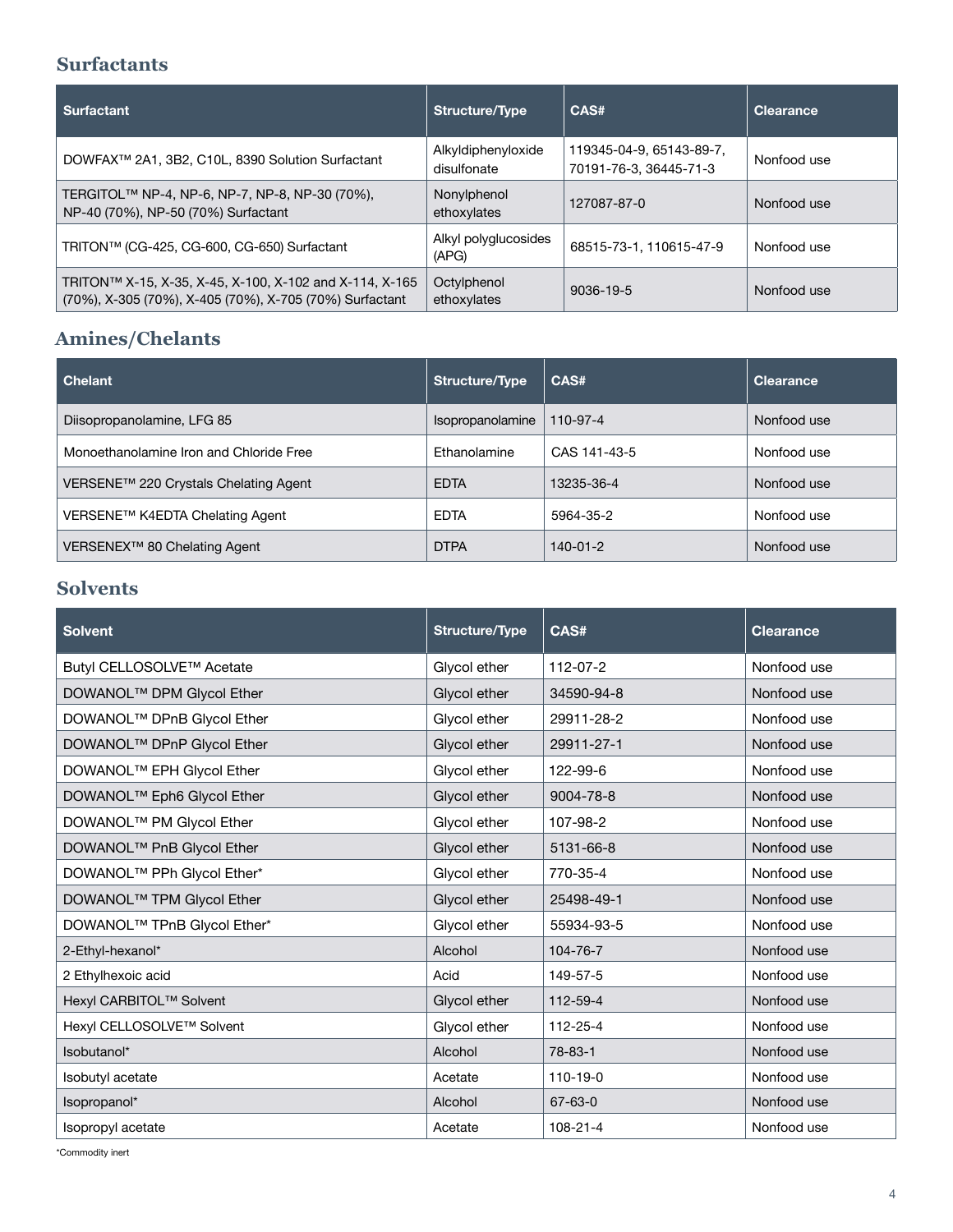#### **Solvents cont.**

| <b>Solvent</b>                     | Structure/Type | CAS#               | <b>Clearance</b> |
|------------------------------------|----------------|--------------------|------------------|
| Methyl CARBITOL™ Solvent           | Glycol ether   | $111 - 77 - 3$     | Nonfood use      |
| n-Butyl acetate                    | Acetate        | 123-86-4           | Nonfood use      |
| n-Propanol*                        | Alcohol        | $71 - 23 - 8$      | Nonfood use      |
| n-Propyl acetate                   | Acetate        | 109-60-4           | Nonfood use      |
| Primary amyl acetate mixed isomers | Acetate        | 628-63-7, 624-41-9 | Nonfood use      |
| Triethanolamine 99% LFG 85*        | Ethanolamine   | $102 - 71 - 6$     | Nonfood use      |
| Trimethylnonanol                   | Alcohol        | $123 - 17 - 1$     | Nonfood use      |
| <b>UCAR™ Ester EEP</b>             | Alcohol ester  | 763-69-9           | Nonfood use      |
| Valeric acid                       | Acid           | 109-52-4           | Nonfood use      |

# **Polymers**

| <b>Polymers</b>                              | Structure/Type      | CAS#        | <b>Clearance</b> |
|----------------------------------------------|---------------------|-------------|------------------|
| ACUSOL <sup>™</sup> 460N Polymer             | Proprietary polymer | Proprietary | Nonfood use      |
| ACUSOL <sup>™</sup> 880 Polymer              | Proprietary polymer | Proprietary | Nonfood use      |
| ACUSOL™ Millennium Rheology Modifier         | Acrylic copolymer   | Proprietary | Nonfood use      |
| ACUSOL <sup>™</sup> PRO Hard Surface Polymer | Proprietary polymer | Proprietary | Nonfood use      |

# **Silicones**

| <b>Silicones</b>                                                                | <b>Structure/Type</b> | CAS#        | <b>Clearance</b> |
|---------------------------------------------------------------------------------|-----------------------|-------------|------------------|
| DOWSIL™ 2-5325 Silicone Surfactant                                              | Silicone surfactant   | Proprietary | Nonfood use      |
| DOWSIL™ 51 Additive                                                             | Silicone additive     | Proprietary | Nonfood use      |
| DOWSIL™ 62 Additive                                                             | Silicone additive     | Proprietary | Nonfood use      |
| DOWSIL <sup>™</sup> 103F Additive                                               | Silicone additive     | Proprietary | Nonfood use      |
| DOWSIL <sup>™</sup> AFE-3101 Antifoam Emulsion                                  | Silicone antifoam     | Proprietary | Nonfood use      |
| DOWSIL <sup>™</sup> Antifoam B Emulsion                                         | Silicone antifoam     | Proprietary | Nonfood use      |
| DOWSIL <sup>™</sup> Antifoam C Emulsion. Food Grade                             | Silicone antifoam     | Proprietary | Nonfood use      |
| DOWSIL™ GP-4314 Powdered Antifoam                                               | Silicone antifoam     | Proprietary | Nonfood use      |
| DOWSIL <sup>™</sup> SFD-12 Polymer,<br>XIAMETER™ OHX-4010 Polymer               | Silicone polymer      | Proprietary | Nonfood use      |
| SYLGARD <sup>™</sup> 309 Silicone Surfactant                                    | Silicone surfactant   | Proprietary | Nonfood use      |
| XIAMETER™ ACP-3472 Antifoam Compound                                            | Silicone antifoam     | Proprietary | Nonfood use      |
| XIAMETER™ ACP-3379 Antifoam Compound                                            | Silicone antifoam     | Proprietary | Nonfood use      |
| XIAMETER™ AFE-0200 Antifoam Emulsion                                            | Silicone antifoam     | Proprietary | Nonfood use      |
| XIAMETER™ AFE-0300 Antifoam Emulsion                                            | Silicone antifoam     | Proprietary | Nonfood use      |
| XIAMETER™ AFE-0310 Antifoam Emulsion                                            | Silicone antifoam     | Proprietary | Nonfood use      |
| XIAMETER <sup>™</sup> AFE-1430 Antifoam Emulsion                                | Silicone antifoam     | Proprietary | Nonfood use      |
| XIAMETER™ AFE-1510 Antifoam Emulsion,<br>also known as DOWSIL™ Antifoam 1510-US | Silicone antifoam     | Proprietary | Nonfood use      |
| XIAMETER <sup>™</sup> AFE-1530 Antifoam Emulsion                                | Silicone antifoam     | Proprietary | Nonfood use      |
| XIAMETER™ OFX-0309 Fluid                                                        | Silicone fluid        | Proprietary | Nonfood use      |
| XIAMETER™ OFX-5211 Superwetting Agent                                           | Silicone surfactant   | Proprietary | Nonfood use      |

For more information, please refer to the EPA Inert site: https://www.epa.gov/pesticide-registration/inert-ingredients-overview-and-guidance